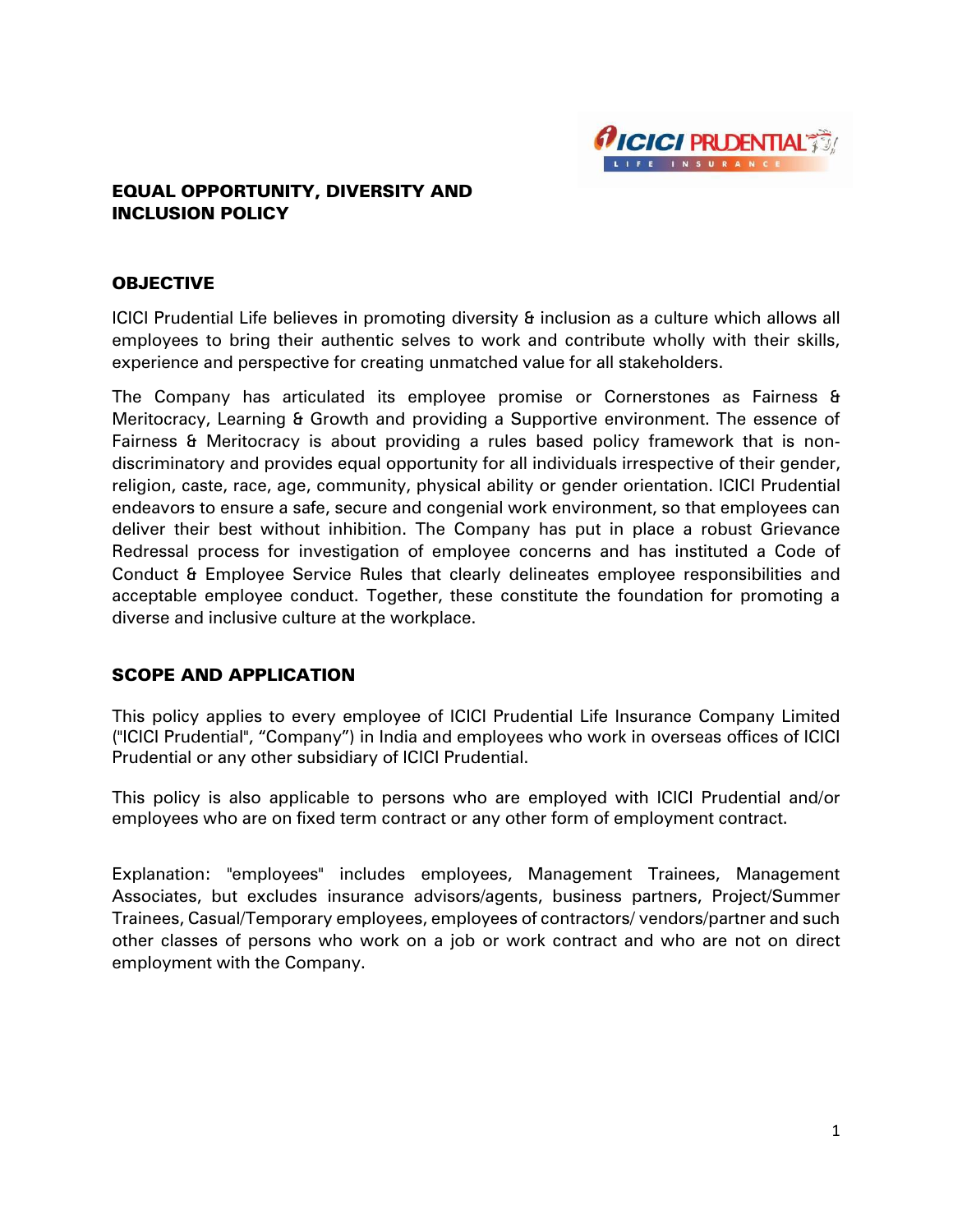# POLICY STATEMENT AND REQUIREMENTS

## Our Commitment

Our employee promise or cornerstones of Fairness and Meritocracy, Supportive Environment and Learning and Growth opportunities are reflected in the Human Resources policies and practices and operationalized through the Code of Conduct, Employee Service Rules and other policies such as the policy on Professional Workplace Conduct and Policy against Sexual Harassment at the workplace. The Company believes that senior leaders need to champion a gender neutral, equal opportunity workplace and holds them accountable for promoting a safe and inclusive work environment that adheres to the following norms as below:

- a) A workplace which is free from discrimination, harassment, bullying, victimization;
- b) Equal employment opportunities and career progression based on principles of fairness and meritocracy;
- c) Respectful communication between all employees regardless of title or level;
- d) Supportive and flexible policies and employment contracts that accommodate the life stage needs of individuals;
- e) An environment where employees feel that their background and lifestyle do not affect perceptions of them as a professional, or affect their opportunities for development. We encourage our employees to work together and conduct themselves in a professional manner;
- f) Treating employees fairly and respecting their dignity, privacy, personal rights;
- g) Sensitize employees to be aware of their own biases and help them manage the same;
- h) People with disabilities have equal access to opportunities. The Company values their contribution and to ensure they are not discriminated the Company will
	- o Take forward reasonable accommodation to ensure a disability friendly accessible workplace; Reasonable accommodation includes workplace modification, specialized equipment/software, flexibility in other benefits/privileges to perform job functions effectively without posing any significant hardship to the Company/ other colleagues;
	- o Sensitize managers, team members and relevant personnel on acceptable communication and engagement norms;
	- o Provide relevant support to help them succeed

# Employee responsibilities

Employees at all levels have an obligation to implement this Policy in their day-to-day work and their dealings with colleagues and customers. It is the responsibility of each line manager to address promptly any questions or concerns about diversity or equal treatment and, if necessary, to refer them to the Human Resources Department for additional assistance.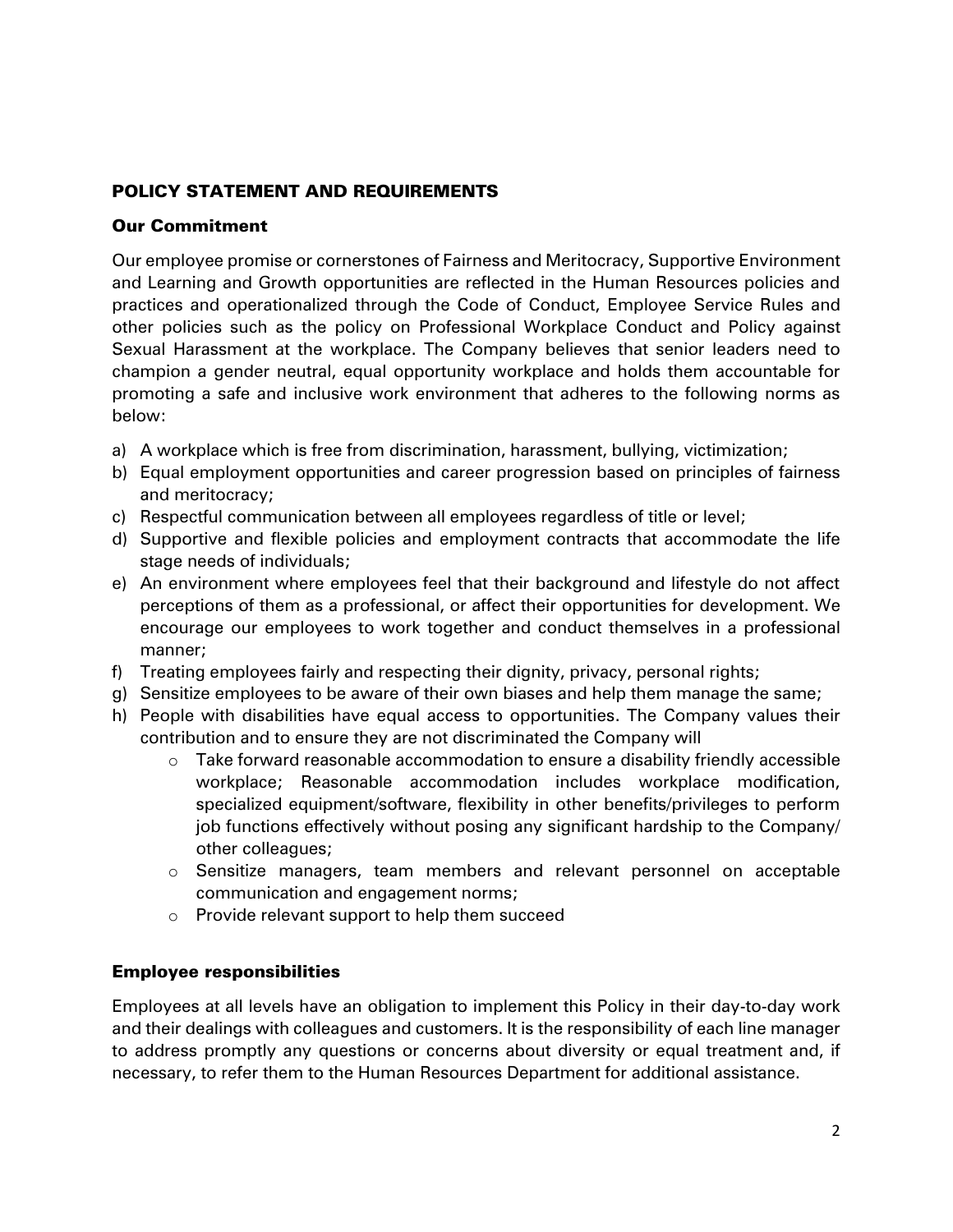The Company will regularly monitor all relevant diversity and inclusion metrics to suggest appropriate actions.

# Employee Practices

We employ people basis the role requirements, and select candidates based on relevant qualifications, skill and experience required for successful discharge of the role. Our employee policies, programs and practices of recruitment, development, rewards, and advancement are aligned to promote equal opportunity based on principles of meritocracy and fairness and not discriminate on grounds of gender, religion, caste, race, age, community, physical ability or gender orientation. The Company has a well-defined policy framework to accommodate needs of employees based on their life stage needs and personal exigencies.

In support of the policy, the Company expressly prohibits any form of discrimination, harassment or bullying. Employees are encouraged to raise any grievance to their manager, HR manager or as per the Grievance Redressal process stated in Employee Service Rules 2019 (revised in November 2019).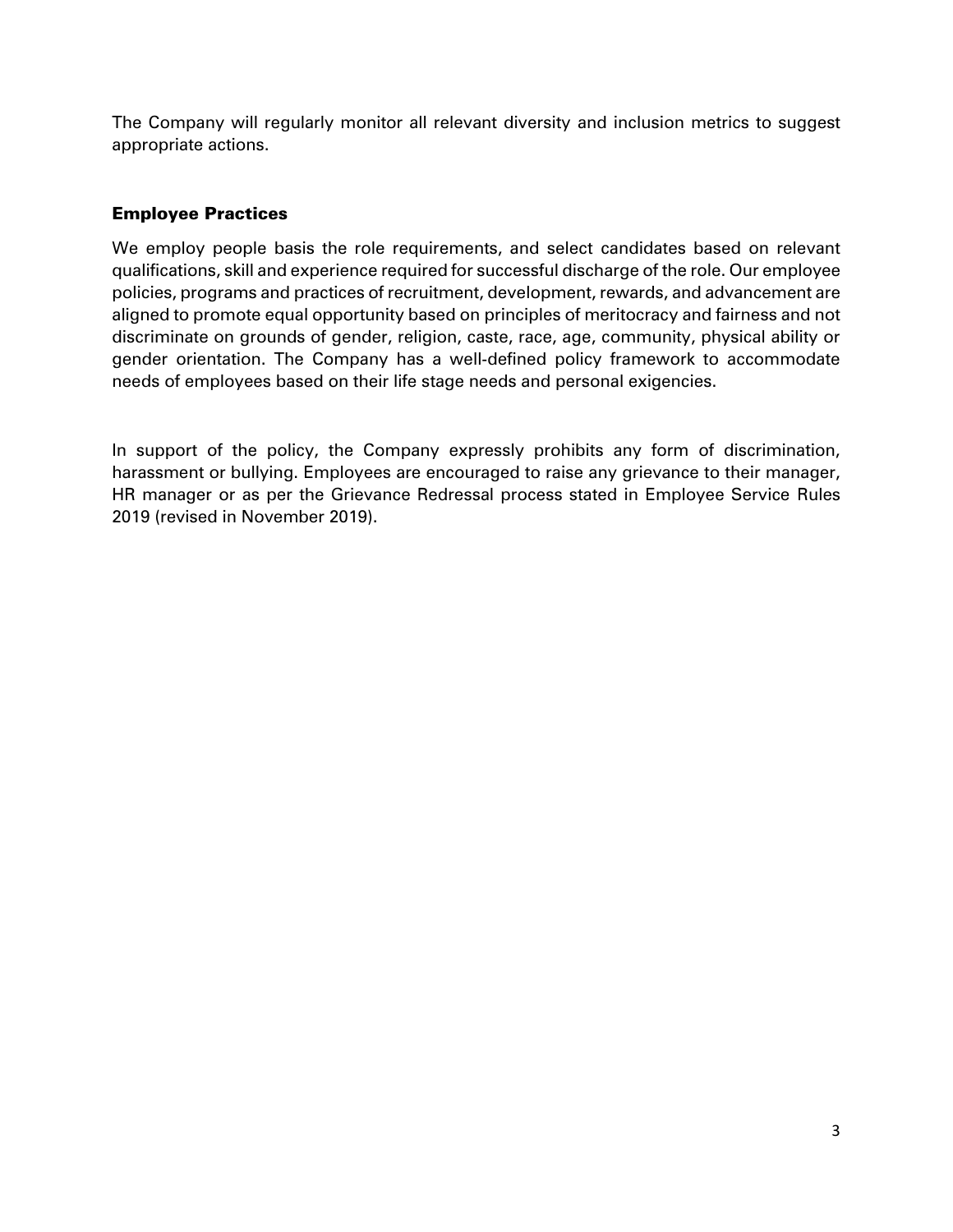# GLOSSARY

# Diversity<sup>1</sup>

Refers to a commitment to recognizing and appreciating the variety of characteristics that make the individuals unique in an atmosphere that embraces and celebrates individual and collective achievement. Identity is dependent on much more than one dimension of a person's background. In recognizing and appreciating the many characteristics that make individuals unique, diversity provides solutions to eliminate discrimination in the workplace.

## Inclusion $2$

The act of including; a strategy to leverage diversity. Diversity always exists in social systems. Inclusion, on the other hand, must be created. In order to leverage diversity, an environment must be created where people feel supported, listened to and able to do their personal best.

### Harassment $3$

Harassment is unwelcome and uninvited conduct which offends, humiliates or intimidates another person. The conduct does not have to be intentionally designed to harass a person for it to be considered harassment. Conduct may also amount to harassment even if it was not specifically directed at a particular person.

Harassment can be verbal, physical or visual and can be based on a range of grounds such as a person's gender, sexual orientation, family status, race or national origin, nationality, disability or any other personal characteristic.

# Bullying<sup>2</sup>

Bullying is intimidation on a regular and persistent basis, or conduct which undermines the competence, effectiveness, confidence or integrity of a person. Examples of bullying include: shouting and swearing at other employee(s) either in public or in private, abusive language, public humiliation, personal insults or deliberately setting unrealistic targets.

# Victimization<sup>2</sup>

Victimization may occur when a manager or colleague treats a person less favorably than he/she would treat other people because he/she has complained of harassment or discrimination.

References-

2. SHRM

<sup>1.</sup> ILO

<sup>3.</sup> Prudential- employee handbook